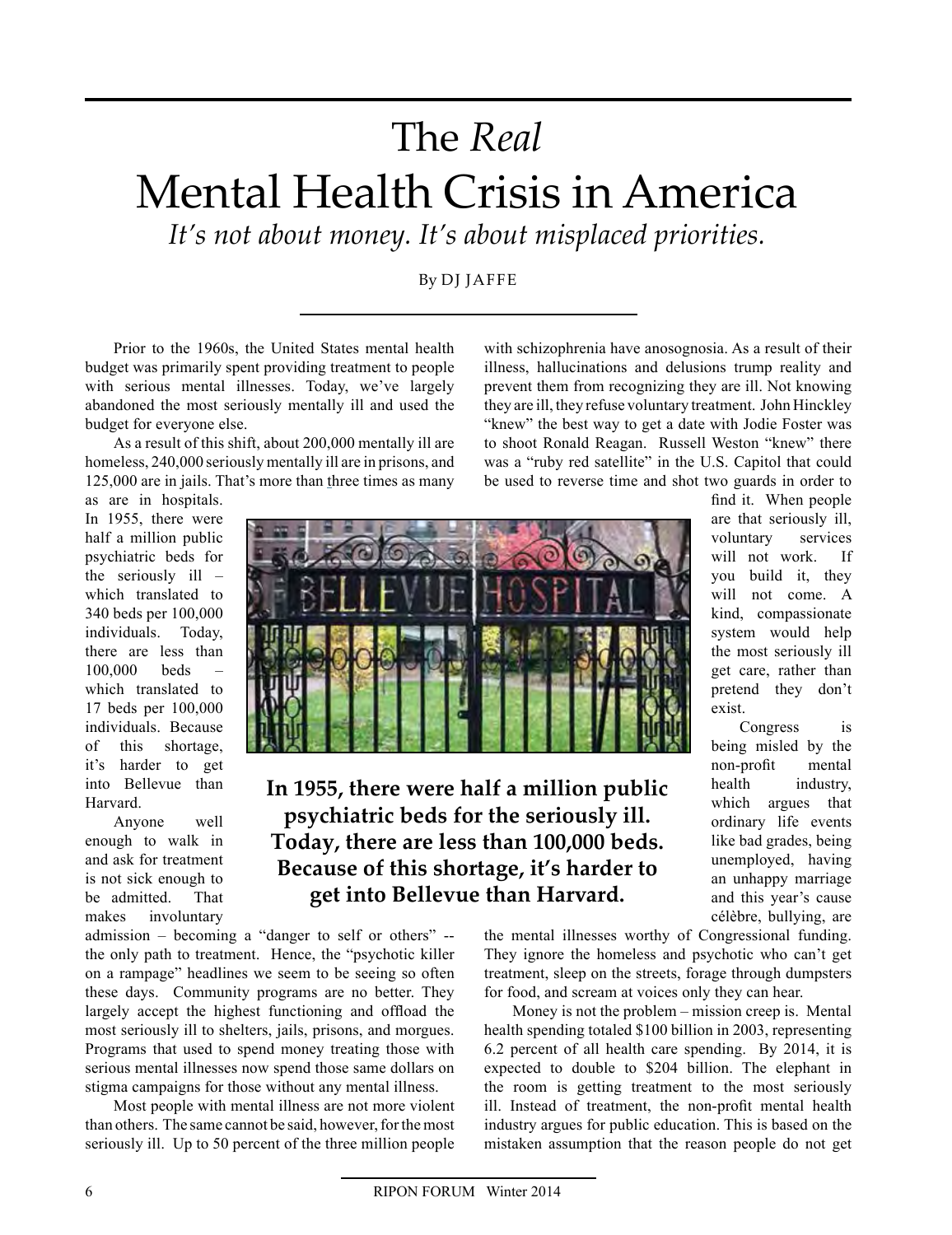care is because they are so asymptomatic that the public needs special training to identify them, and that -- once identified -- treatment will be available. Neither is true for the seriously ill. As Creigh Deeds learned, families can -- and do -- beg for treatment for loved ones already identified as being ill. And yet they still can't get it.

If Congress wants to improve care, save money and reduce violence by the seriously ill, it should decrease mental health funding and increase mental illness funding. Replace mission creep with mission control. That's the idea behind the legislation that Pennsylvania Rep. Tim Murphy introduced this past December, the *Helping Families in Mental Health Crisis Act.* Among other things, Murphy's proposal would:

**E** Get treatment to people who are too sick to accept voluntary **treatment** -- HR 3717 funds demonstration Assisted Outpatient Treatment (AOT) projects. AOT is limited to the most seriously ill who have a past history of violence, incarceration or needless hospitalizations caused by going off treatment. It allows courts, after extensive due process, to order them to stay in mandated and monitored treatment as a condition of living in the community and, equally important, order community programs to provide the care rather than turn them away. New York's

AOT program (also known as "Kendra's Law") reduced homelessness, arrest, and incarceration in excess of 75% each and cut costs in half by reducing the use of more expensive incarceration and hospitalization. The Department of Justice

certified AOT as an "effective crime prevention program."

 $\blacksquare$  Free parents of seriously mentally ill from **HIPAA Handcuffs** -- Parents need information about the diagnosis, treatments and pending appointments of their children in order to facilitate care. But doctors hide behind federal privacy standards passed as part of the Health Insurance Portability and Accountability Act (HIPAA) and patient confidentiality laws included in the Family Educational Rights and Privacy Act (FERPA) to prevent parents from receiving it. School authorities identified Jared Loughner as being mentally ill and potentially dangerous before he shot Gabrielle Giffords, but HIPAA and FERPA laws kept his family in the dark. HR  $3717$  writes exceptions into the law so

that won't happen again.

■ Create an Assistant Secretary for Mental **Health and Substance Abuse Disorders** – More than anything, this individual is needed to end missioncreep, reduce duplication, coordinate piecemeal federal agencies and stop the federal funding of non-evidenced based programs. But beyond that, the new Assistant Secretary would also be a champion of programs that help the most seriously ill, and help disburse mental health block grants previously distributed by the Substance Abuse and Mental Health Services Administration (SAMHSA) in order to free states from SAMHSA policies that prevent those funds from reaching the most seriously ill.

> **Require SAMHSA and CMHS** to focus on serious mental **illness** -- HR 3717 makes what should be non-controversial reforms to SAMHSA and CMHS. Among other things, it requires all grants to be evidence-based, reviewed by persons with clinical experience in mental health treatment, and prohibits SAMHSA from making grants not authorized by Congress. These reforms are needed because SAMHSA and CMHS fail to focus on serious mental illness, fund programs that lack independent evidence of effectiveness, and award taxpayer money to organizations that

lobby against treatment for the most seriously ill. For example, in spite of the fact that getting the correct diagnosis is key to getting the right medication, SAMHSA distributes millions to "peer" groups that believe "psychiatric labeling is a

pseudoscientific practice of limited value in helping people recover."

 $\blacksquare$  Preserve psychiatric hospital beds -- HR 3717 rejects the mental health industry shibboleth that everyone can survive safely in the community by preserving a few inpatient psychiatric beds for those who can't.

**Increase the role of the criminal justice system** in setting mental health policies -- Many of the policies espoused by the non-profit mental health industry, like closing hospitals and making civil commitment more difficult, increase the incarceration of people with serious mental illness. HR 3717 gives criminal justice powerful representation on federal advisory boards so they can prevent these policies from being adopted.



DJ Jaffe

## **Money is not the problem...** The elephant in the room is **getting treatment to the** most seriously ill.